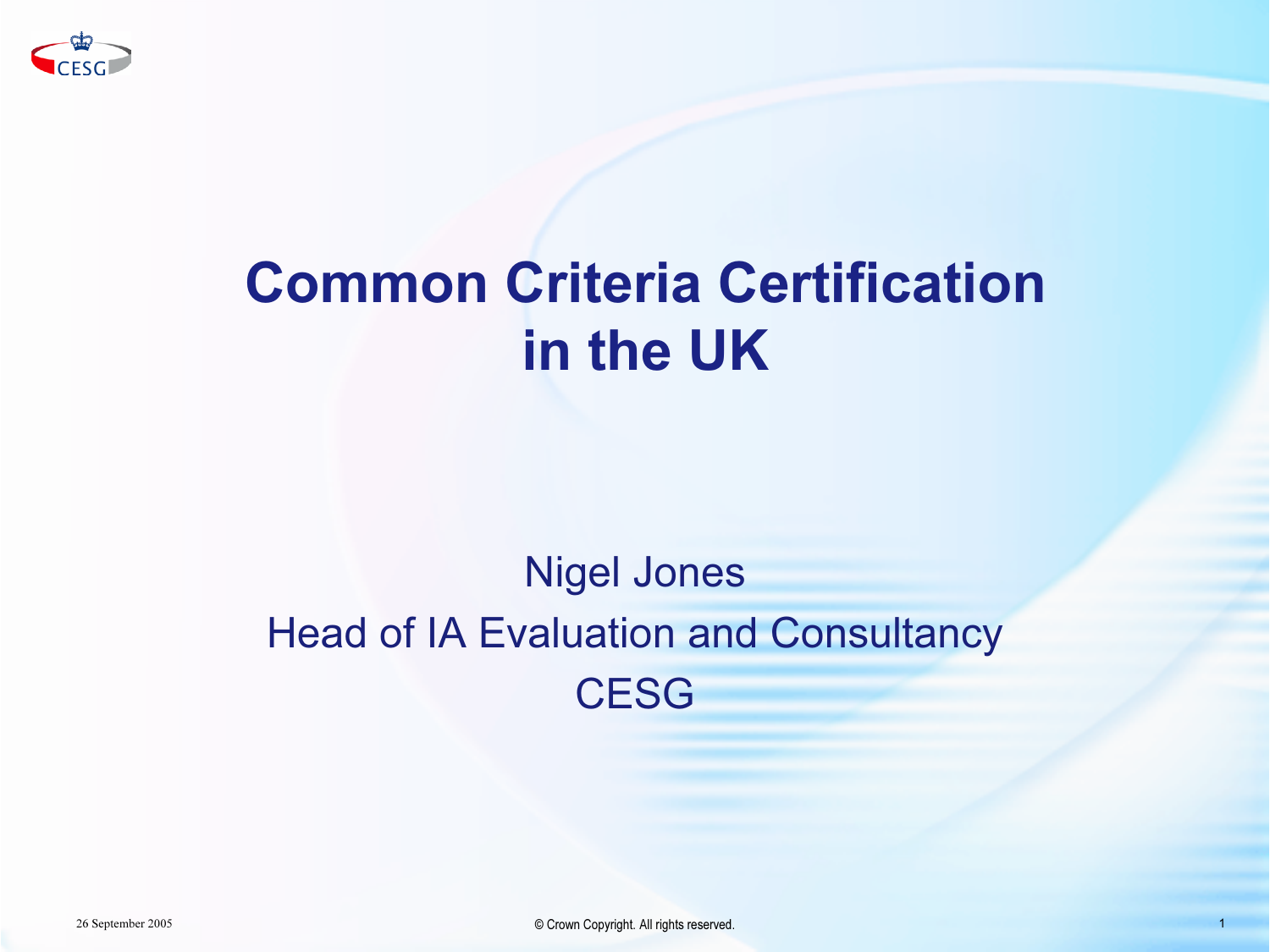

### E&C Services

- $\bullet$ Consultancy (in-house and CLAS)
- $\bullet$ CAPS (Cryptographic Consultancy and Evaluations )
- $\bullet$ Common Criteria Evaluations and Itsec (for legacy reasons)
- $\bullet$ System Evaluations (SYS) and Fast Track Assessment (FTA)
- $\bullet$ IT Security Health Check and CHECK – penetration testing
- $\bullet$ Conformance Testing (Manual V, Manual T and IS5)
- •TEMPEST Certification
- $\bullet$  schemes are grouped under (Information Assurance and Certification Service) IACS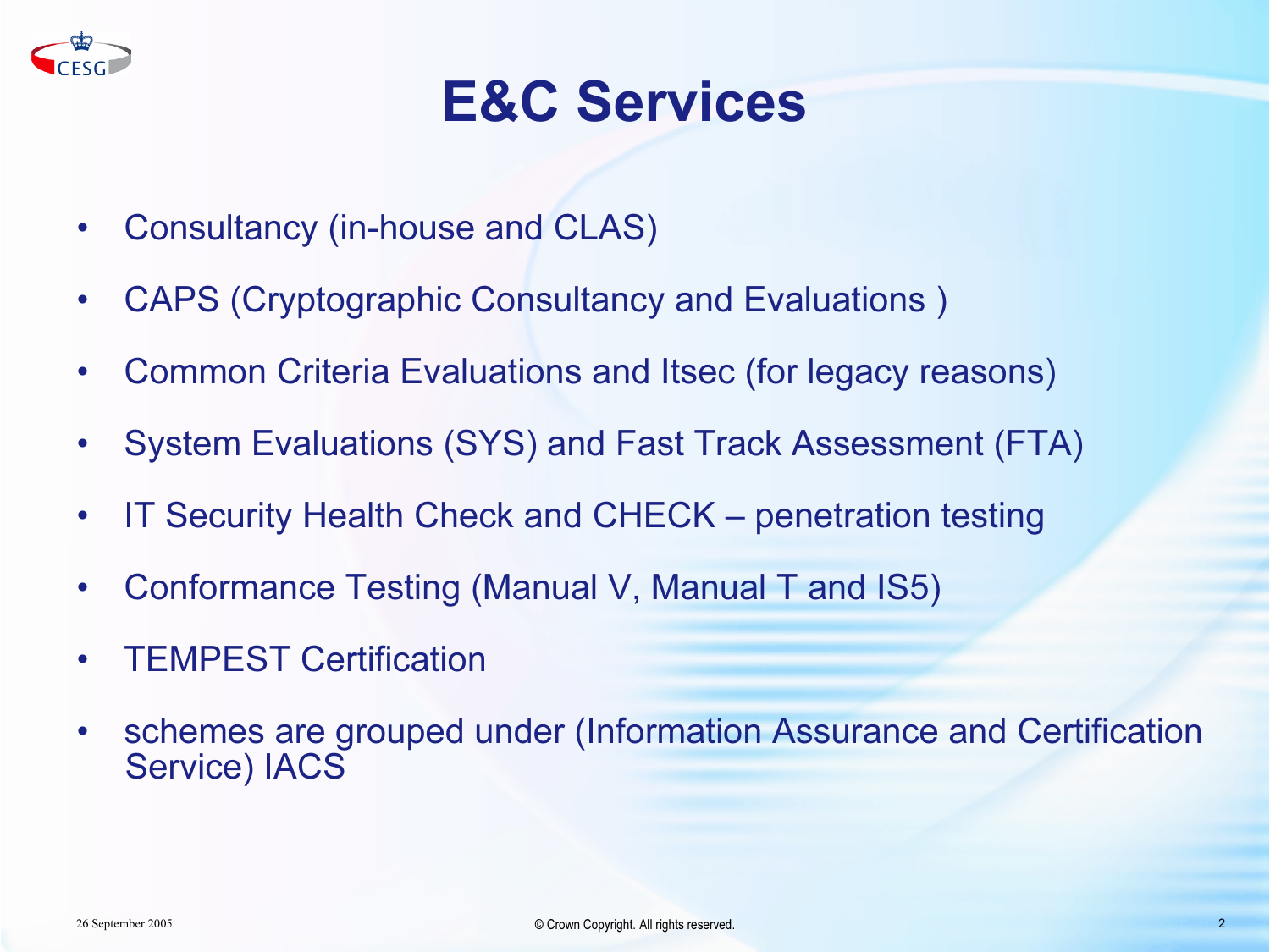

# Common Criteria

- Govt certification services on cost recovery basis
- Commercial labs conduct evaluation
- Approx. a dozen products per year, total to date 51
- Started in 1991
- 5 CLEFS UKAS accredited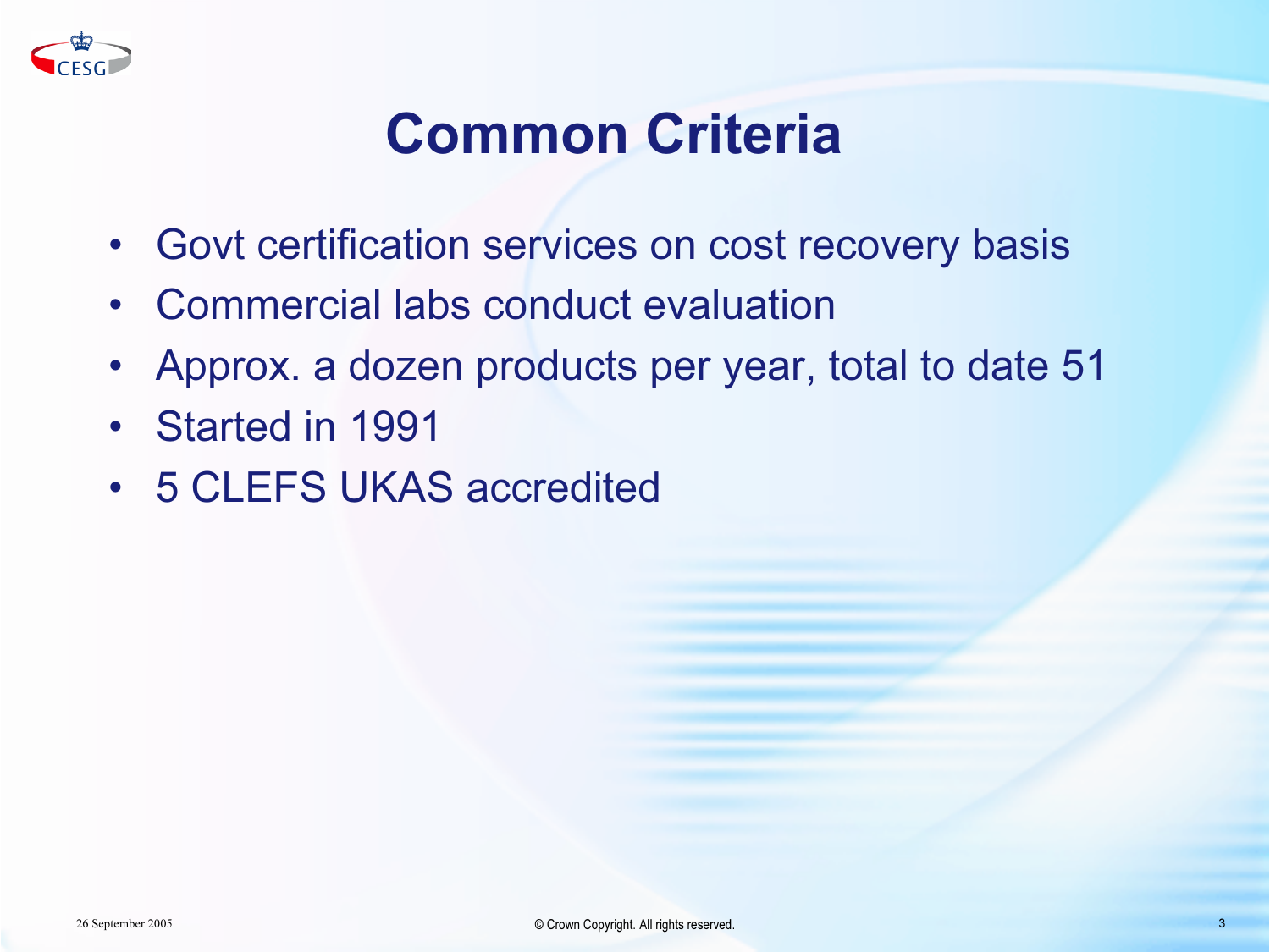

# UK CC Review

- 2005 review
- Where can we add most value
- Process checking in conjunction with UKAS
- ST agreed for before moving on to full evaluation
- ST is aligned with how we would expect the products to be used by the end-user community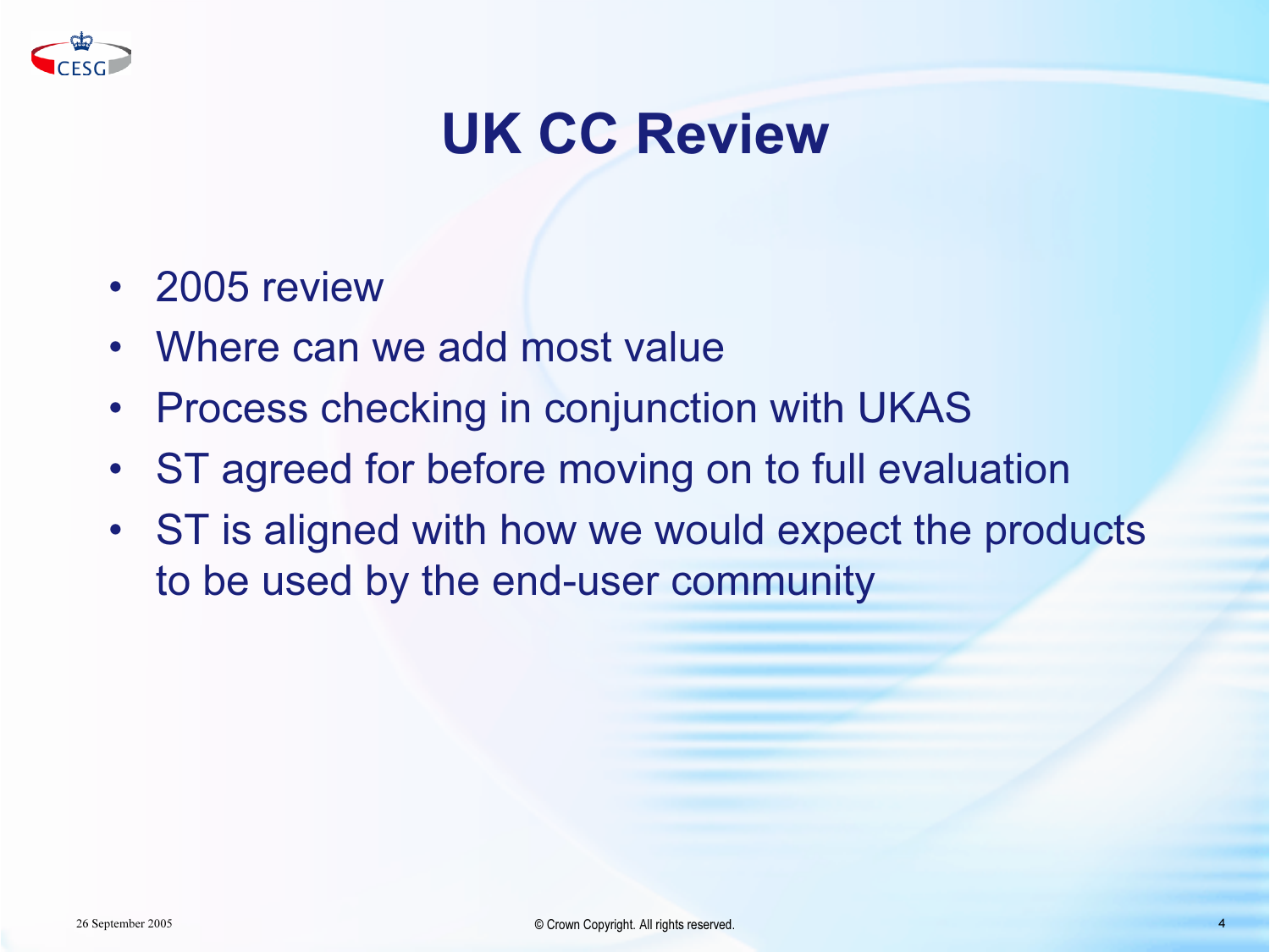

### Current Business

- Twelve products currently undergoing CC Evaluation
- Fifteen CC Certificates issued since April 2004
- Fifty one products certified from EAL1-5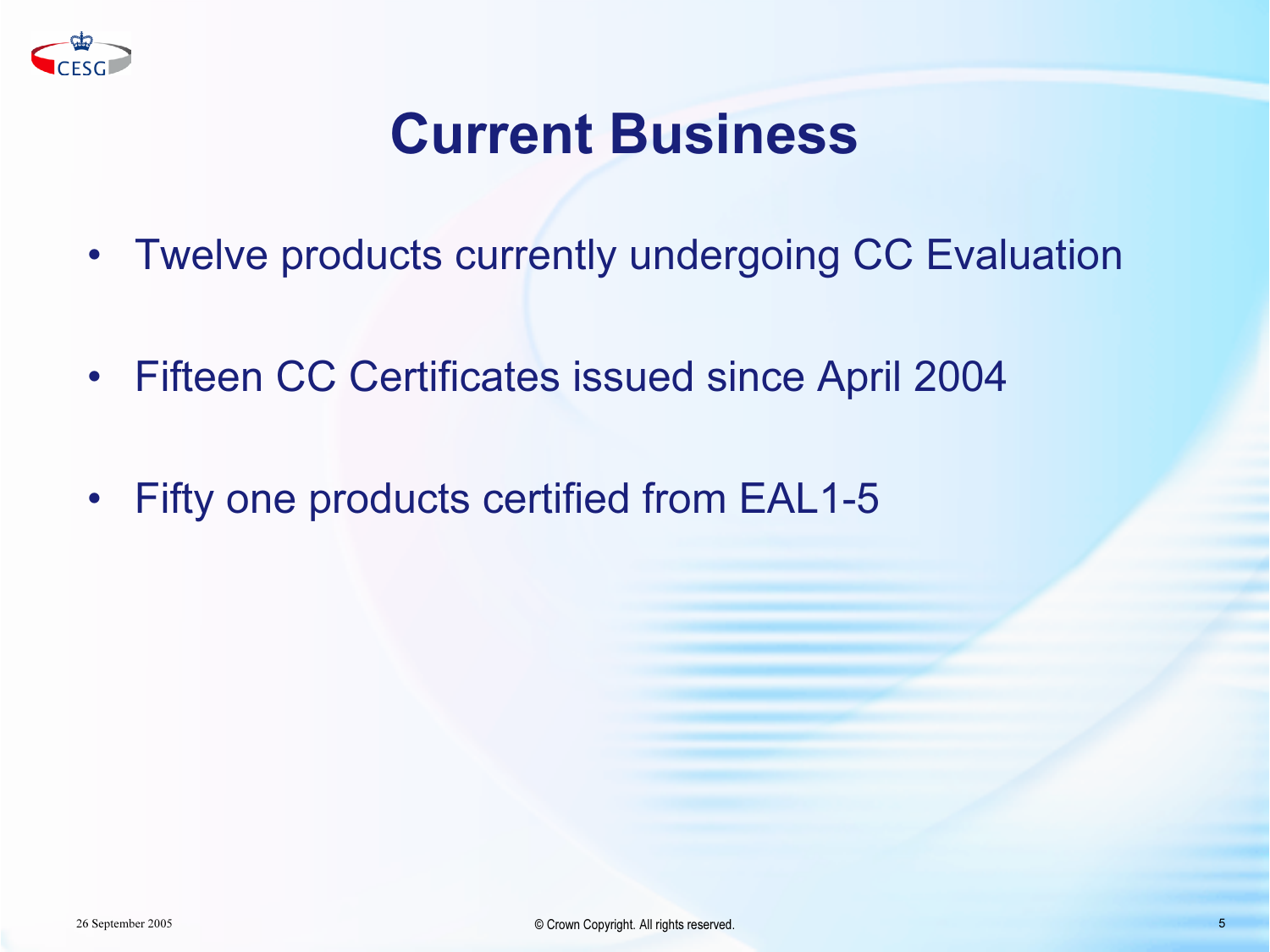

#### IT Security Evaluation and Certification (The UK Scheme)

- $\bullet$ Established 1991 - to enable system & product evaluations
- $\bullet$  Internationally recognised Certifications
	- For developers who need a formal, internationally-recognised verification of their product's security feature claims
- Independent testing laboratories (CommerciaL Evaluation Facilities - CLEFs) carry out evaluations
- Certification Body (CB), based at CESG, oversees and certifies all system and product evaluations in the UK
- On successful completion of an evaluation, a formal assurance level and a certificate are awarded; results may be published in Certification Report on CESG website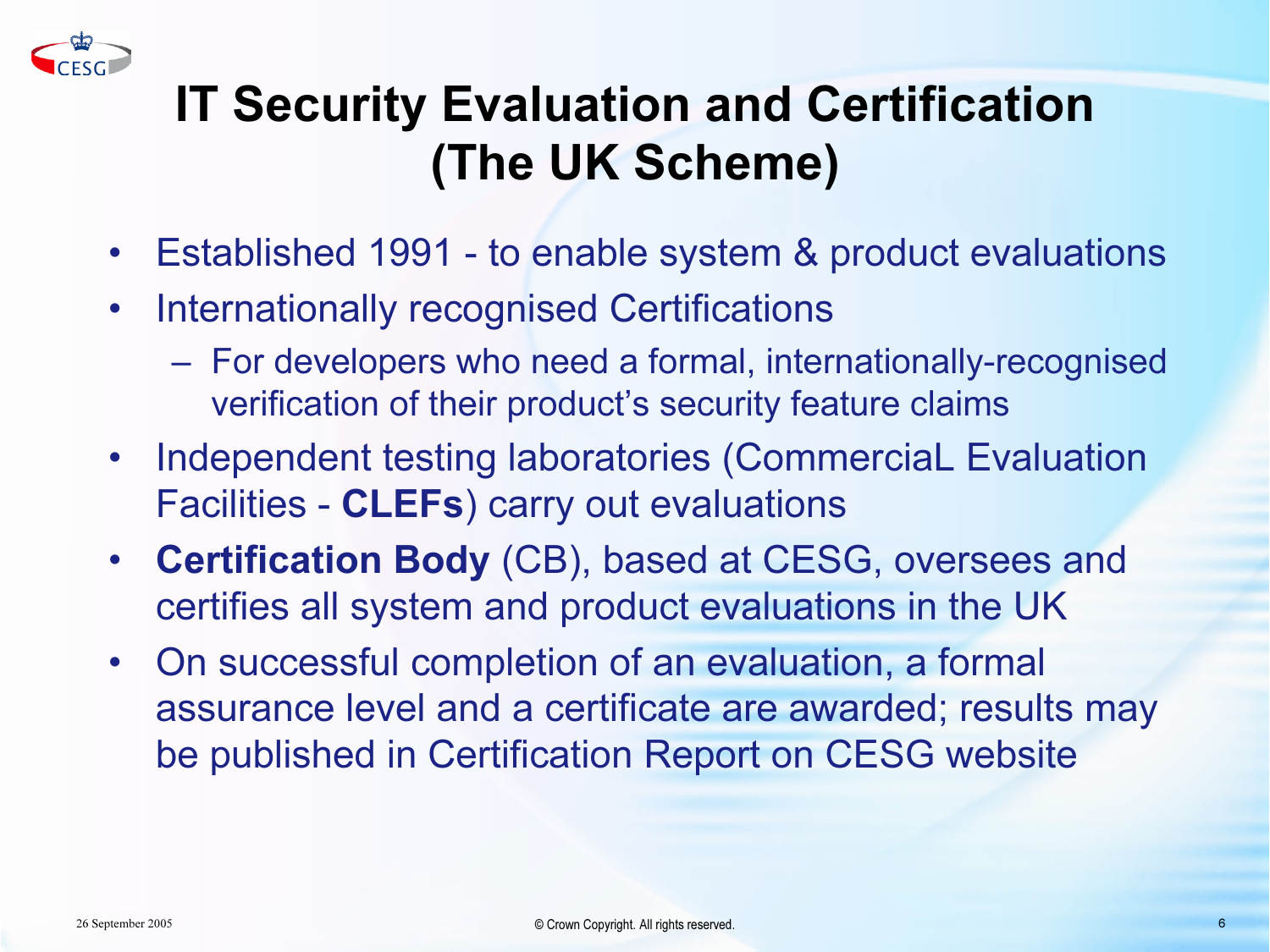

#### IT Security Evaluation and Certification (The UK Scheme)

- CB provides the Scheme Infrastructure
	- Criteria (ITSEC, CC, SYS, FTA), methodology (ITSEM, CEM), procedures & rules (UKSPs), interpretations
- Scheme rules cover
	- quality and management
	- security / confidentiality
	- evaluator training
	- appointment and accreditation of CLEFs
- Parties involved in Evaluation
	- Developer (produces), Sponsor (pays), Evaluator (examines), Certifier (oversees), Accreditor (authorises)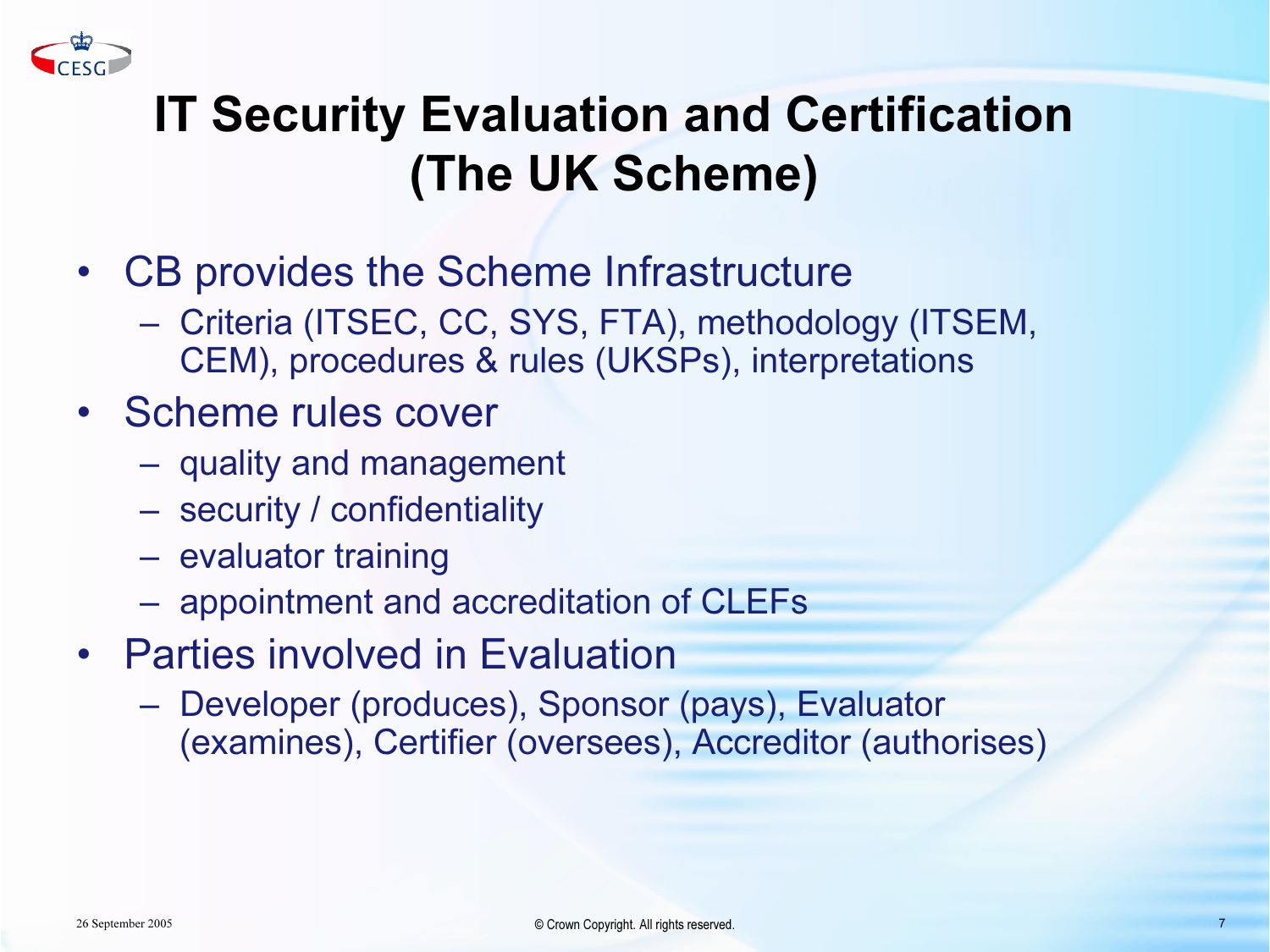